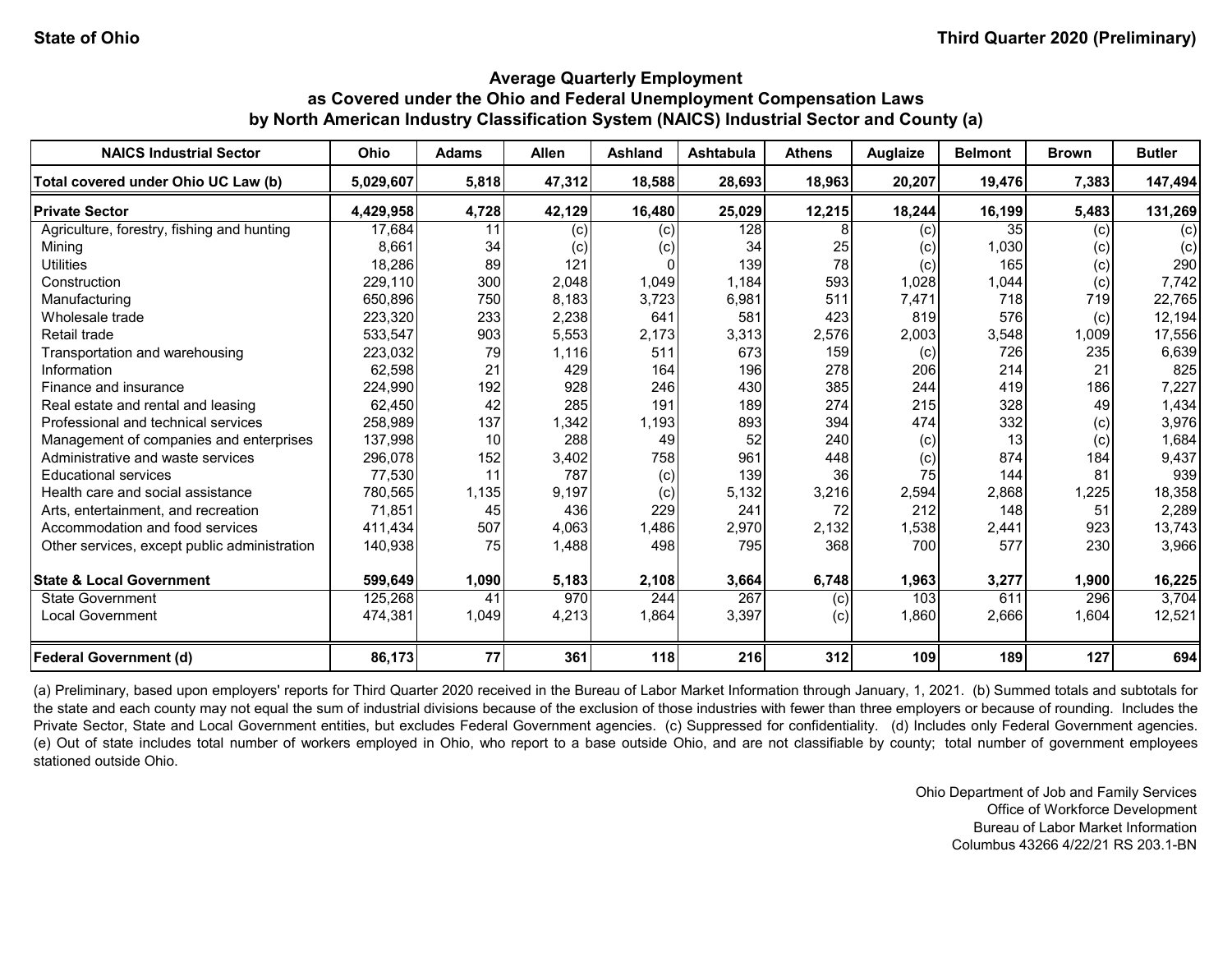| <b>NAICS Industrial Sector</b>               | Carroll | Champaign | <b>Clark</b> | <b>Clermont</b> | <b>Clinton</b> | Columbiana | Coshocton       | Crawford  | Cuyahoga | <b>Darke</b> |
|----------------------------------------------|---------|-----------|--------------|-----------------|----------------|------------|-----------------|-----------|----------|--------------|
| Total covered under Ohio UC Law (b)          | 5,746   | 10,139    | 43,938       | 56,374          | 16,992         | 27,493     | 9,299           | 12,407    | 656,636  | 17,457       |
| <b>Private Sector</b>                        | 4,808   | 8,388     | 38,299       | 49,671          | 14,984         | 23,584     | 7,970           | 10,821    | 586,037  | 15,572       |
| Agriculture, forestry, fishing and hunting   |         | (c)       | 440          | (c)             | 120            | 224        | 86              | (c)       | 266      | (c)          |
| Mining                                       | 78      | (c)       | 75           | (c)             |                | 136        | 64              | (c)       | 360      | (c)          |
| <b>Utilities</b>                             | (c)     | (c)       | (c)          | 364             | (c)            | (c)        | 88              | (c)       | 1,283    | 52           |
| Construction                                 | 340     | 248       | 1,136        | 3,526           | 392            | 1,905      | 331             | 443       | 21,901   | 885          |
| Manufacturing                                | 1,106   | 3,674     | 6,288        | 5,896           | 3,034          | 5,750      | 2,515           | 2,210     | 61,789   | 4,406        |
| Wholesale trade                              | (c)     | (c)       | (c)          | 1,958           | (c)            | (c)        | 156             | (c)       | 31,590   | 858          |
| Retail trade                                 | 791     | 1,014     | 4,881        | 9,401           | 1,503          | 3,380      | 1,196           | 1,329     | 55,526   | 1,890        |
| Transportation and warehousing               | 395     | 262       | 2,346        | 2,478           | 3,812          | 1,011      | 204             | 437       | 25,848   | 1,153        |
| Information                                  | 22      | 45        | 106          | 1,166           | 542            | 96         | 41              | 32        | 9,558    | 33           |
| Finance and insurance                        | 78      | 168       | 2,434        | 2,337           | 334            | 464        | 192             | 552       | 39,434   | 558          |
| Real estate and rental and leasing           | 72      | 83        | 426          | 1,013           | 208            | 207        | 40              | 54        | 11,330   | 105          |
| Professional and technical services          | (c)     | 244       | 801          | 2,376           | 230            | 388        | (c)             | (c)       | 45,470   | 371          |
| Management of companies and enterprises      | (c)     | (c)       | 1,497        | 517             | 280            | 142        | (c)             | (c)       | 22,973   | 14           |
| Administrative and waste services            | 151     | (c)       | 2,740        | 2,769           | 259            | 992        | 364             | 520       | 43,991   | 542          |
| <b>Educational services</b>                  | (c)     | 46        | 572          | 421             | 248            | 154        | 87              | (c)       | 16,437   | 54           |
| Health care and social assistance            | (c)     | 917       | 6,751        | 6,058           | 1,518          | 4,369      | 1,499           | (c)       | 125.803  | 2,272        |
| Arts, entertainment, and recreation          | 152     | 127       | 408          | 889             | 220            | 271        | 134             | 68        | 9,326    | 192          |
| Accommodation and food services              | 462     | 617       | 4,281        | 6,490           | 1,075          | 2,237      | 624             | 1,237     | 44,153   | 974          |
| Other services, except public administration | 166     | 359       | 1,421        | 1,861           | 240            | 1,017      | 191             | 351       | 18,999   | 526          |
| <b>State &amp; Local Government</b>          | 938     | 1,751     | 5,639        | 6,703           | 2,008          | 3,909      | 1,329           | 1,586     | 70,599   | 1,885        |
| State Government                             | 34      | 49        | 198          | 766             | 137            | 264        | 44              | 121       | 4,118    | 43           |
| <b>Local Government</b>                      | 904     | 1,702     | 5,441        | 5,937           | 1,871          | 3,645      | 1,285           | 1,465     | 66,481   | 1,842        |
| <b>Federal Government (d)</b>                | 64      | 88        | 514          | 484             | 146            | 612        | 95 <sub>l</sub> | <b>96</b> | 16,870   | 120          |

(a) Preliminary, based upon employers' reports for Third Quarter 2020 received in the Bureau of Labor Market Information through January, 1, 2021. (b) Summed totals and subtotals for the state and each county may not equal the sum of industrial divisions because of the exclusion of those industries with fewer than three employers or because of rounding. Includes the Private Sector, State and Local Government entities, but excludes Federal Government agencies. (c) Suppressed for confidentiality. (d) Includes only Federal Government agencies. (e) Out of state includes total number of workers employed in Ohio, who report to a base outside Ohio, and are not classifiable by county; total number of government employees stationed outside Ohio.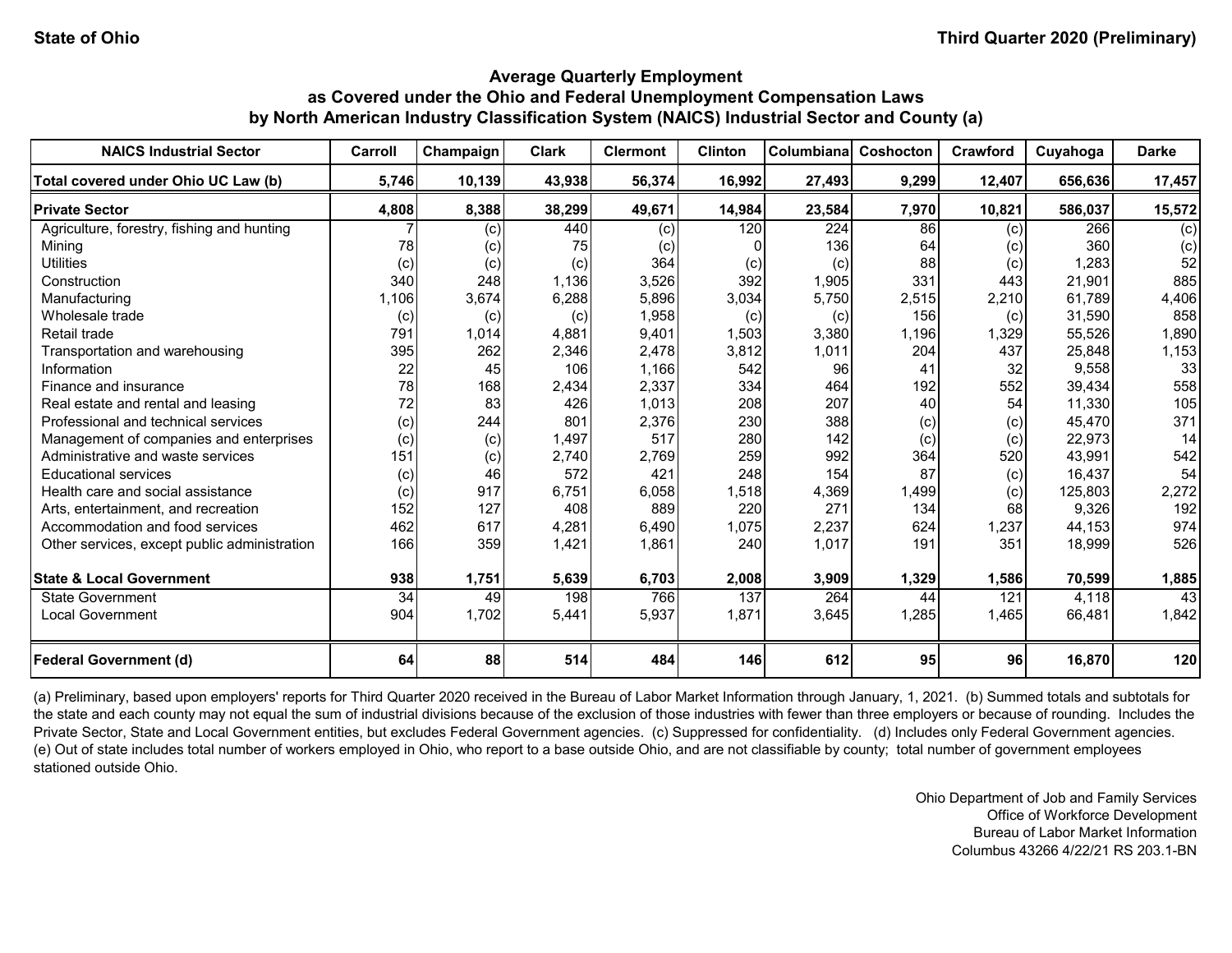| <b>NAICS Industrial Sector</b>               | <b>Defiance</b> | <b>Delaware</b> | Erie   | <b>Fairfield</b> | <b>Favette</b> | <b>Franklin</b> | <b>Fulton</b> | Gallia | Geauga | Greene |
|----------------------------------------------|-----------------|-----------------|--------|------------------|----------------|-----------------|---------------|--------|--------|--------|
| Total covered under Ohio UC Law (b)          | 14,465          | 85,733          | 34,824 | 41,883           | 10,416         | 707,724         | 17,477        | 10,024 | 34,088 | 58,301 |
| <b>Private Sector</b>                        | 12,624          | 77,844          | 30,234 | 35,851           | 8,871          | 601,218         | 15,194        | 8,502  | 31,000 | 50,555 |
| Agriculture, forestry, fishing and hunting   | 206             | (c)             | (c)    | 70               | 125            | 388             | (c)           | (c)    | (c)    | (c)    |
| Mining                                       |                 | (c)             | (c)    |                  |                | 143             | (c)           | (c)    | (c)    | (c)    |
| <b>Utilities</b>                             | (c)             | 197             | (c)    | 258              | (c)            | 3,545           | (c)           | 518    | (c)    | (c)    |
| Construction                                 | 351             | 3,615           | 1,056  | 2,643            | 274            | 29,749          | 1,116         | 502    | 2,477  | 1,682  |
| Manufacturing                                | 2,652           | 6,055           | 5,636  | 4,126            | 1,824          | 36,190          | 5,994         | 469    | 6,856  | 2,818  |
| Wholesale trade                              | (c)             | 2,454           | 958    | 864              | (c)            | 27,754          | 812           | 108    | 2,132  | (c)    |
| Retail trade                                 | 2,267           | 11,250          | 4,657  | 6,491            | 1,901          | 62,326          | 1,573         | 1,408  | 4,707  | 9,814  |
| Transportation and warehousing               | 699             | 2,318           | (c)    | 877              | 1,290          | 48,833          | (c)           | 295    | (c)    | 1,098  |
| Information                                  | 149             | 474             | 367    | 159              | 28             | 12,817          | 44            | 31     | 86     | 479    |
| Finance and insurance                        | 594             | 5,500           | 623    | 716              | 166            | 51,061          | 290           | 315    | 571    | 1,179  |
| Real estate and rental and leasing           | 86              | 824             | 244    | 499              | 53             | 12,191          | 101           | 36     | 222    | 596    |
| Professional and technical services          | 166             | 5,988           | 495    | 1,201            | (c)            | 46,511          | (c)           | (c)    | 1,235  | 10,687 |
| Management of companies and enterprises      | 32              | 9,879           | 254    | 164              | (c)            | 24,284          | (c)           | (c)    | 309    | 1,133  |
| Administrative and waste services            | 714             | 3,529           | 877    | 2,737            | 288            | 50,056          | 527           | 88     | 2,201  | 1,686  |
| <b>Educational services</b>                  | (c)             | 1,051           | 241    | 261              | (c)            | 10,256          | (c)           | (c)    | 686    | 1,671  |
| Health care and social assistance            | (c)             | 8,461           | 4,460  | 7,119            | (c)            | 106,851         | (c)           | (c)    | 4,400  | 6,777  |
| Arts, entertainment, and recreation          | 174             | 3,927           | 3,354  | 380              | 74             | 8,223           | 342           | 25     | 569    | 650    |
| Accommodation and food services              | 1,496           | 9,416           | 5,064  | 5,780            | 1,069          | 50,532          | 905           | 819    | 2,319  | 7,225  |
| Other services, except public administration | 528             | 2,535           | 730    | 1,499            | 184            | 19,510          | 370           | 223    | 1,209  | 1,571  |
| <b>State &amp; Local Government</b>          | 1,841           | 7,889           | 4,590  | 6,032            | 1,545          | 106,506         | 2,283         | 1,522  | 3,088  | 7,746  |
| State Government                             | 76              | 371             | 915    | 646              | 42             | 55,514          | 115           | 259    | 201    | (c)    |
| <b>Local Government</b>                      | 1,765           | 7,518           | 3,675  | 5,386            | 1,503          | 50,992          | 2,168         | 1,263  | 2,887  | (c)    |
| <b>Federal Government (d)</b>                | 101             | 314             | 249    | 310              | 61             | 13,978          | 103           | 76     | 122    | 15,458 |

(a) Preliminary, based upon employers' reports for Third Quarter 2020 received in the Bureau of Labor Market Information through January, 1, 2021. (b) Summed totals and subtotals for the state and each county may not equal the sum of industrial divisions because of the exclusion of those industries with fewer than three employers or because of rounding. Includes the Private Sector, State and Local Government entities, but excludes Federal Government agencies. (c) Suppressed for confidentiality. (d) Includes only Federal Government agencies. (e) Out of state includes total number of workers employed in Ohio, who report to a base outside Ohio, and are not classifiable by county; total number of government employees stationed outside Ohio.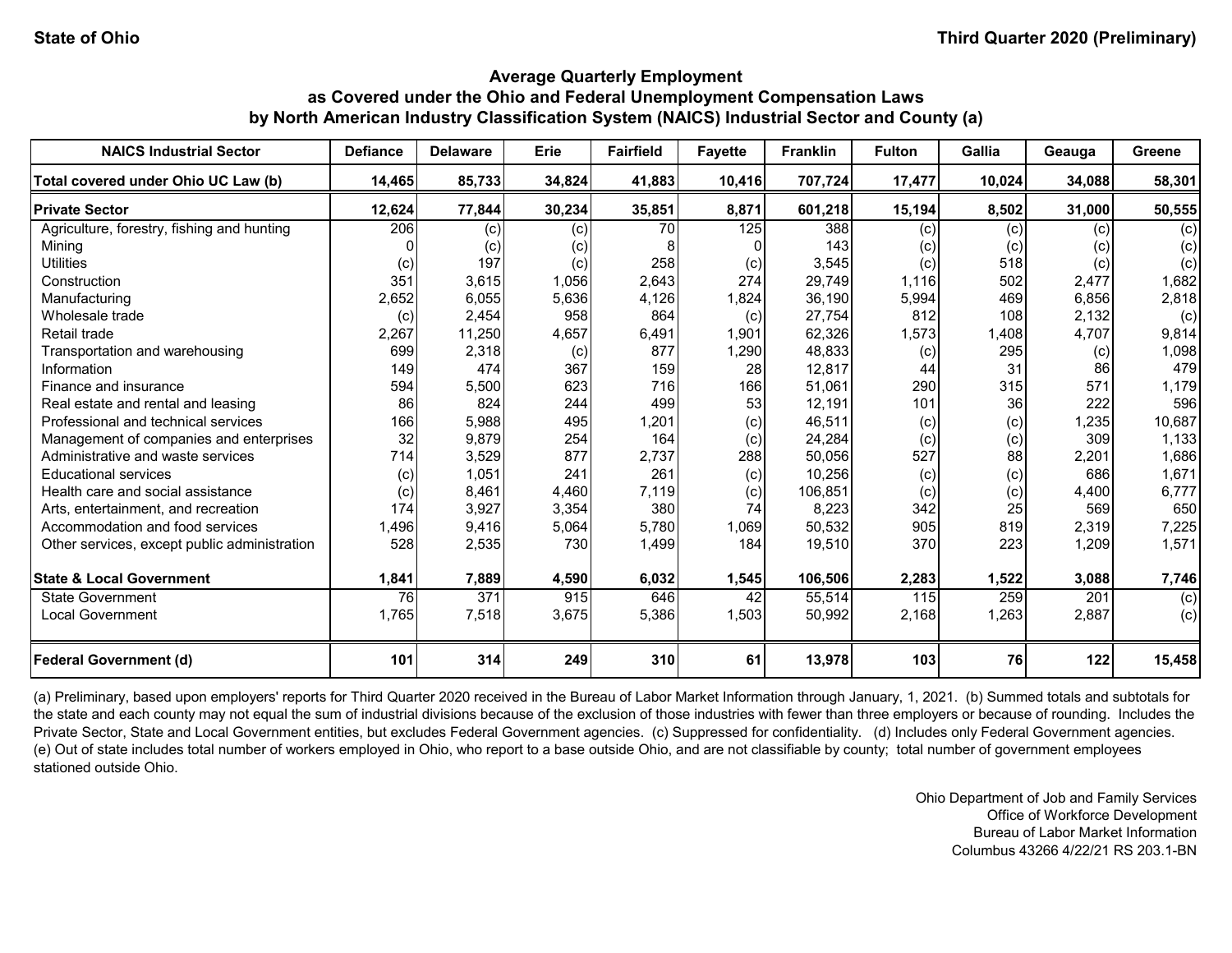| <b>NAICS Industrial Sector</b>               | <b>Guernsey</b> | <b>Hamilton</b> | <b>Hancock</b> | <b>Hardin</b>   | <b>Harrison</b> | <b>Henry</b> | Highland | Hocking | <b>Holmes</b> | <b>Huron</b> |
|----------------------------------------------|-----------------|-----------------|----------------|-----------------|-----------------|--------------|----------|---------|---------------|--------------|
| Total covered under Ohio UC Law (b)          | 13,954          | 474,923         | 43,713         | 7,595           | 3,357           | 10,426       | 10,342   | 6,648   | 19,816        | 20,055       |
| <b>Private Sector</b>                        | 11,947          | 433,500         | 40,791         | 6,304           | 2,645           | 8,729        | 8,276    | 5,145   | 18,344        | 17,814       |
| Agriculture, forestry, fishing and hunting   | 31              | 389             | (c)            | (c)             | (c)             | (c)          | 41       | (c)     | 202           | (c)          |
| Mining                                       | 301             | 143             | (c)            | (c)             | (c)             | (c)          | 33       | (c)     | 59            | (c)          |
| <b>Utilities</b>                             | 64              | 1,340           | 107            | 51              | (c)             | 22           | 55       | (c)     | 135           | 47           |
| Construction                                 | 637             | 22,742          | 1,200          | 148             | 174             | 807          | 409      | 367     | 2,401         | 1,891        |
| Manufacturing                                | 2,643           | 46,730          | 11,055         | 1,693           | 400             | 3,177        | 1,858    | 987     | 7,088         | 5,357        |
| Wholesale trade                              | 372             | 20,551          | 1,871          | 163             | (c)             | 254          | 265      | 53      | 874           | 657          |
| Retail trade                                 | 1,521           | 39,350          | 3,969          | 837             | 279             | 1,020        | 1,819    | 908     | 2,616         | 2,039        |
| Transportation and warehousing               | 673             | 11,302          | 4,182          | 157             | 202             | 543          | 103      | (c)     | 792           | 1,053        |
| Information                                  | 57              | 7,973           | 225            | 26              | 39              | 105          | 58       | 20      | 92            | 134          |
| Finance and insurance                        | 354             | 30,842          | 543            | 213             | 49              | 221          | 387      | 114     | 372           | 383          |
| Real estate and rental and leasing           | 68              | 7,519           | 351            | 25              | 102             | 54           | 61       | 208     | 158           | 156          |
| Professional and technical services          | 404             | 36,266          | 1,590          | 123             | 66              | 99           | (c)      | (c)     | 342           | (c)          |
| Management of companies and enterprises      | 13              | 24,893          | 2,158          | $\Omega$        | (c)             | $\Omega$     | (c)      | (c)     | (c)           | (c)          |
| Administrative and waste services            | 263             | 29,160          | 2,111          | 141             | (c)             | 212          | 363      | 197     | (c)           | 396          |
| <b>Educational services</b>                  | 44              | 8,824           | 764            | (c)             | 0               | 34           | 53       | (c)     | (c)           | 219          |
| Health care and social assistance            | 2,473           | 86,612          | 5,403          | (c)             | 384             | 1,234        | 1,319    | (c)     | (c)           | 2,341        |
| Arts, entertainment, and recreation          | 65              | 9,598           | 287            | 67              | (c)             | 24           | 62       | 40      | 120           | 113          |
| Accommodation and food services              | 1,677           | 35,934          | 3,730          | 653             | (c)             | 523          | 985      | 1,194   | 1,413         | 1,643        |
| Other services, except public administration | 287             | 13,335          | 1,192          | 187             | 151             | 234          | 286      | 183     | 370           | 577          |
| <b>State &amp; Local Government</b>          | 2,007           | 41,423          | 2,922          | 1,291           | 712             | 1,697        | 2,066    | 1,503   | 1,472         | 2,241        |
| State Government                             | 481             | 8,664           | 162            | $\overline{37}$ | $\overline{42}$ | 41           | 95       | 175     | 41            | 68           |
| <b>Local Government</b>                      | 1,526           | 32,759          | 2,760          | 1,254           | 670             | 1,656        | 1,971    | 1,328   | 1,431         | 2,173        |
| <b>Federal Government (d)</b>                | 131             | 9,028           | 179            | 75              | 56              | 69           | 117      | 57      | 63            | 146          |

(a) Preliminary, based upon employers' reports for Third Quarter 2020 received in the Bureau of Labor Market Information through January, 1, 2021. (b) Summed totals and subtotals for the state and each county may not equal the sum of industrial divisions because of the exclusion of those industries with fewer than three employers or because of rounding. Includes the Private Sector, State and Local Government entities, but excludes Federal Government agencies. (c) Suppressed for confidentiality. (d) Includes only Federal Government agencies. (e) Out of state includes total number of workers employed in Ohio, who report to a base outside Ohio, and are not classifiable by county; total number of government employees stationed outside Ohio.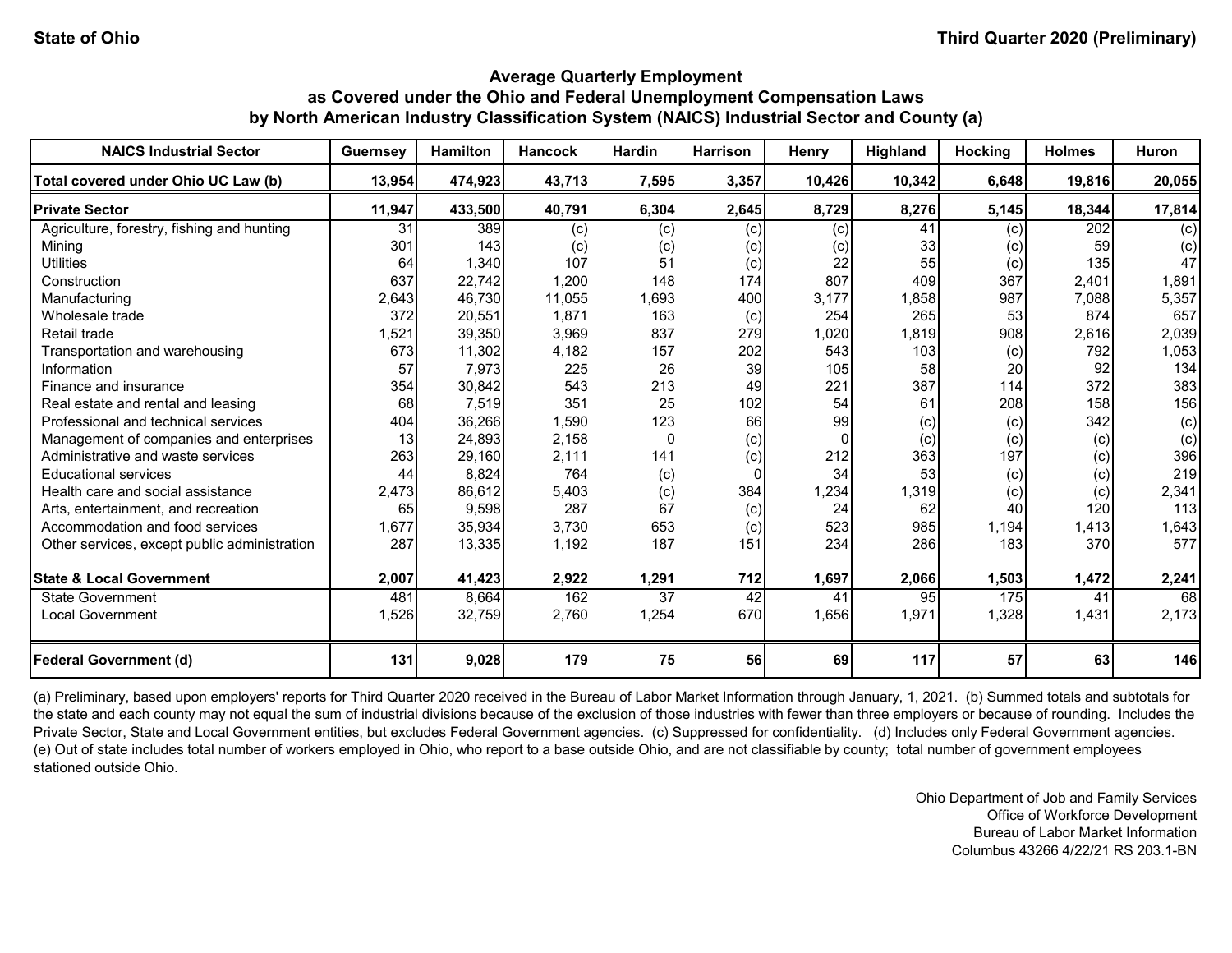| <b>NAICS Industrial Sector</b>               | <b>Jackson</b> | <b>Jefferson</b> | Knox   | Lake   | Lawrence | Licking | Logan           | Lorain | Lucas   | <b>Madison</b> |
|----------------------------------------------|----------------|------------------|--------|--------|----------|---------|-----------------|--------|---------|----------------|
| Total covered under Ohio UC Law (b)          | 10,041         | 19,304           | 18,966 | 89,686 | 13,054   | 68,784  | 17,723          | 91,334 | 190,043 | 17,631         |
| <b>Private Sector</b>                        | 8,662          | 15,617           | 16,528 | 80,227 | 10,740   | 61,147  | 15,706          | 77,564 | 166,646 | 14,653         |
| Agriculture, forestry, fishing and hunting   | 40             | (c)              | 87     | 904    |          | 864     | (c)             | (c)    | 220     | 240            |
| Mining                                       | 18             | (c)              | 81     | 216    | (c)      | 39      | (c)             | (c)    | 155     |                |
| <b>Utilities</b>                             | 50             | 565              | 46     | 882    | 133      | (c)     | 30              | 244    | 384     |                |
| Construction                                 | 677            | (c)              | 1,089  | 3,971  | (c)      | 3,219   | 588             | 4,282  | 8,350   | 666            |
| Manufacturing                                | 2,593          | 1,146            | 4,192  | 20,282 | 907      | 6,798   | 4,991           | 15,493 | 25,871  | 3,715          |
| Wholesale trade                              | 145            | 451              | 456    | 3,191  | 213      | 1,377   | 254             | 3,246  | 6,553   | 308            |
| Retail trade                                 | 1,433          | 2,522            | 2,006  | 12,019 | 1,798    | 7,493   | 1,775           | 12,388 | 21,446  | 1,737          |
| Transportation and warehousing               | 192            | 1,457            | 218    | 1,104  | 734      | (c)     | 2,105           | 2,175  | 5,487   | 3,788          |
| Information                                  | 53             | 177              | 103    | 656    | 65       | 207     | 56              | 546    | 1,787   | 19             |
| Finance and insurance                        | 232            | 312              | 373    | 1,534  | 231      | 2,210   | 265             | 1,495  | 5,112   | 165            |
| Real estate and rental and leasing           | 67             | 203              | 153    | 812    | 157      | 426     | 190             | 792    | 2,238   | 88             |
| Professional and technical services          | 119            | (c)              | 345    | 3,106  | 229      | 2,311   | (c)             | 2,112  | 7,380   | 599            |
| Management of companies and enterprises      | 38             | (c)              | 103    | 1,300  | 86       | 1,493   | (c)             | 1,181  | 5,475   |                |
| Administrative and waste services            | 421            | 769              | 759    | 5.179  | 842      | 3,028   | 857             | 5,119  | 11,353  | 981            |
| <b>Educational services</b>                  | 30             | (c)              | 1,264  | 1,234  | 85       | 917     | 19              | 2.162  | 2,919   | (c)            |
| Health care and social assistance            | 1,354          | (c)              | 3,006  | 11,068 | 2,932    | 6,684   | 1,774           | 13,165 | 36,061  | (c)            |
| Arts, entertainment, and recreation          | 29             | 153              | 157    | 1,053  | 29       | 841     | 179             | 1,341  | 3,399   | 38             |
| Accommodation and food services              | 995            | 1,586            | 1,565  | 9,035  | 1,199    | 5,041   | 1,477           | 8,339  | 17,275  | 1,019          |
| Other services, except public administration | 178            | 525              | 524    | 2,681  | 272      | 2,184   | 310             | 2,568  | 5,182   | 181            |
| <b>State &amp; Local Government</b>          | 1,379          | 3,687            | 2,438  | 9,459  | 2,314    | 7,637   | 2,017           | 13,770 | 23,397  | 2,978          |
| State Government                             | 131            | <b>70</b>        | 286    | 80     | 137      | 1,004   | $\overline{82}$ | 1,151  | 6,789   | 1,269          |
| <b>Local Government</b>                      | 1,248          | 3,617            | 2,152  | 9,379  | 2,177    | 6,633   | 1,935           | 12,619 | 16,608  | 1,709          |
| <b>Federal Government (d)</b>                | 92             | 212              | 138    | 467    | 224      | 453     | 134             | 1,206  | 2,061   | 86             |

(a) Preliminary, based upon employers' reports for Third Quarter 2020 received in the Bureau of Labor Market Information through January, 1, 2021. (b) Summed totals and subtotals for the state and each county may not equal the sum of industrial divisions because of the exclusion of those industries with fewer than three employers or because of rounding. Includes the Private Sector, State and Local Government entities, but excludes Federal Government agencies. (c) Suppressed for confidentiality. (d) Includes only Federal Government agencies. (e) Out of state includes total number of workers employed in Ohio, who report to a base outside Ohio, and are not classifiable by county; total number of government employees stationed outside Ohio.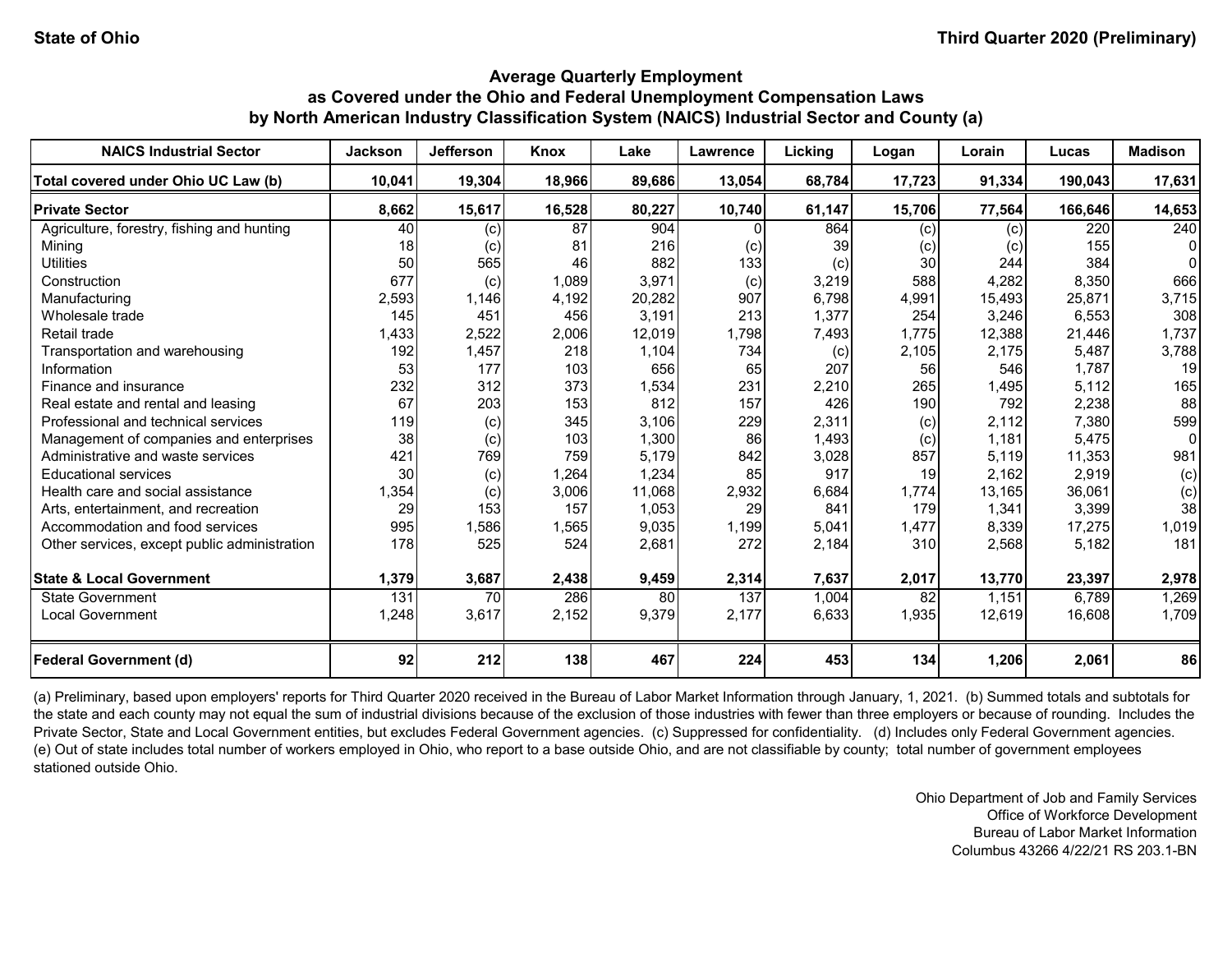| <b>NAICS Industrial Sector</b>               | <b>Mahoning</b> | <b>Marion</b> | <b>Medina</b> | <b>Meigs</b> | <b>Mercer</b> | Miami  | <b>Monroe</b> | <b>Montgomery</b> | Morgan   | <b>Morrow</b> |
|----------------------------------------------|-----------------|---------------|---------------|--------------|---------------|--------|---------------|-------------------|----------|---------------|
| Total covered under Ohio UC Law (b)          | 88,919          | 23,081        | 57,094        | 3,451        | 19,524        | 39,436 | 3,135         | 233,574           | 2,509    | 5,317         |
| <b>Private Sector</b>                        | 78,220          | 19,526        | 50,931        | 2,529        | 17,047        | 35,091 | 2,408         | 209,817           | 1,922    | 3,913         |
| Agriculture, forestry, fishing and hunting   | 213             | (c)           | 231           | (c)          | (c)           | 124    | (c)           | 303               | 17       | 53            |
| Minina                                       | 129             | (c)           | 13            | (c)          | (c)           | 57     | (c)           | 41                | 25       | 14            |
| <b>Utilities</b>                             | 337             | 101           | 58            | 26           | (c)           | (c)    | 42            | 696               | (c)      | (c)           |
| Construction                                 | 4,627           | 535           | 3,806         | 234          | 1,159         | 1,964  | 722           | 9,694             | 86       | 425           |
| Manufacturing                                | 8,694           | 5,603         | 8,370         | 169          | 6,128         | 10,411 | 68            | 27,063            | 427      | 854           |
| Wholesale trade                              | 4,085           | 649           | 3,501         | 41           | (c)           | (c)    | 36            | 8,516             | 283      | 99            |
| Retail trade                                 | 11,426          | 2,672         | 8,111         | 584          | 2,057         | 4,327  | 328           | 23,131            | 258      | 648           |
| Transportation and warehousing               | 3,175           | 774           | 2,245         | 63           | 1,243         | 2,178  | 249           | 8,876             | (c)      | (c)           |
| Information                                  | 783             | 122           | 246           | 14           | 119           | 74     | 11            | 5,832             | 20       | 11            |
| Finance and insurance                        | 1,755           | 315           | 1,213         | 112          | 587           | 658    | 97            | 10,706            | 84       | 66            |
| Real estate and rental and leasing           | 861             | 429           | 571           | 72           | 52            | 237    | 44            | 2,968             |          | 50            |
| Professional and technical services          | 2,575           | 242           | 2,131         | (c)          | 328           | 1,033  | 51            | 12,414            | 36       | (c)           |
| Management of companies and enterprises      | 1,125           | 113           | 2,761         | (c)          | (c)           | 568    |               | 3,228             | $\Omega$ | (c)           |
| Administrative and waste services            | 5,980           | 1,381         | 2,835         | 92           | (c)           | 2,159  | 71            | 14,041            | 45       | 250           |
| <b>Educational services</b>                  | 534             | 64            | 444           | 25           | (c)           | 240    | (c)           | 5,446             | (c)      | (c)           |
| Health care and social assistance            | 19,092          | 3,926         | 6,259         | 501          | (c)           | 4,171  | (c)           | 48,775            | (c)      | (c)           |
| Arts, entertainment, and recreation          | 1,328           | 133           | 1,097         | (c)          | 105           | 303    | (c)           | 2,376             | (c)      | 119           |
| Accommodation and food services              | 8,858           | 1,772         | 5,442         | (c)          | 1,268         | 3,353  | (c)           | 19,471            | (c)      | 431           |
| Other services, except public administration | 2,645           | 537           | 1,597         | 88           | 712           | 1,197  | 74            | 6,238             | 29       | 88            |
| <b>State &amp; Local Government</b>          | 10,699          | 3,555         | 6,163         | 922          | 2,477         | 4,345  | 727           | 23,757            | 587      | 1,404         |
| State Government                             | 2,202           | 677           | 105           | 39           | 139           | 125    | 35            | 1,038             | 66       | 66            |
| <b>Local Government</b>                      | 8,497           | 2,878         | 6,058         | 883          | 2,338         | 4,220  | 692           | 22,719            | 521      | 1,338         |
| <b>Federal Government (d)</b>                | 1,238           | 131           | 435           | 75           | 103           | 238    | 62            | 4,626             | 62       | 56            |

(a) Preliminary, based upon employers' reports for Third Quarter 2020 received in the Bureau of Labor Market Information through January, 1, 2021. (b) Summed totals and subtotals for the state and each county may not equal the sum of industrial divisions because of the exclusion of those industries with fewer than three employers or because of rounding. Includes the Private Sector, State and Local Government entities, but excludes Federal Government agencies. (c) Suppressed for confidentiality. (d) Includes only Federal Government agencies. (e) Out of state includes total number of workers employed in Ohio, who report to a base outside Ohio, and are not classifiable by county; total number of government employees stationed outside Ohio.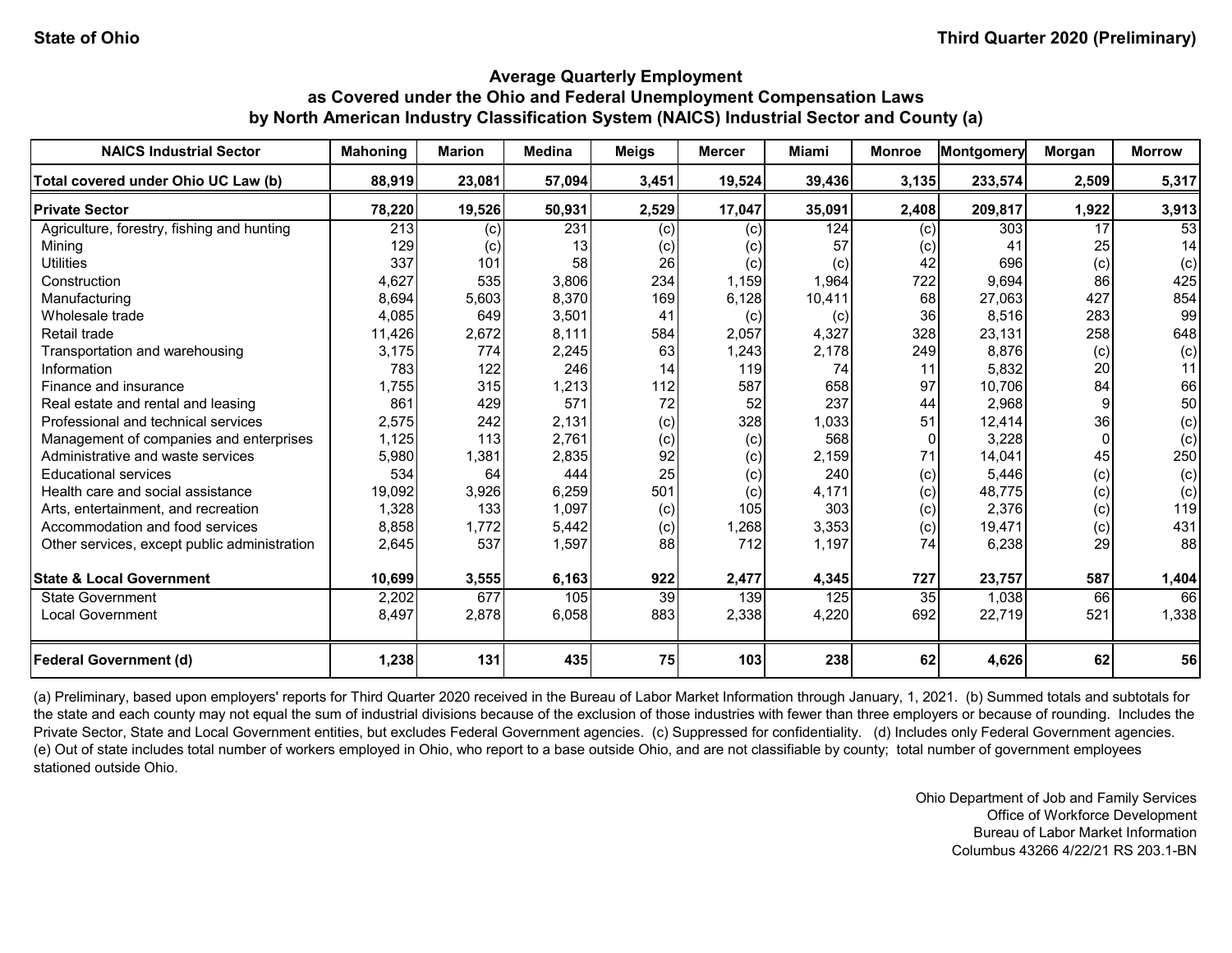| <b>NAICS Industrial Sector</b>               | <b>Muskingum</b> | <b>Noble</b>    | <b>Ottawa</b> | Paulding | Perry | Pickaway | <b>Pike</b> | Portage          | <b>Preble</b> | <b>Putnam</b> |
|----------------------------------------------|------------------|-----------------|---------------|----------|-------|----------|-------------|------------------|---------------|---------------|
| Total covered under Ohio UC Law (b)          | 32,110           | 2,790           | 14,164        | 4,580    | 5,884 | 13,432   | 9,378       | 50,819           | 10,221        | 11,455        |
| <b>Private Sector</b>                        | 27,711           | 1,852           | 12,216        | 3,621    | 4,483 | 10,142   | 8,122       | 41,289           | 8,661         | 9,975         |
| Agriculture, forestry, fishing and hunting   | $\overline{25}$  |                 | 127           | (c)      | 15    | 179      | 40          | $\overline{178}$ | (c)           | (c)           |
| Mining                                       | 853              | 81              | 111           | (c)      | 137   | 30       |             | 189              | (c)           | (c)           |
| <b>Utilities</b>                             | 241              | (c)             | (c)           | (c)      | 22    | 35       | (c)         | (c)              | (c)           | (c)           |
| Construction                                 | 1,204            | 113             | 719           | 107      | 441   | 983      | 355         | 2,183            | 430           | 1,007         |
| Manufacturing                                | 2,874            | 211             | 1,783         | 1,123    | 744   | 1,947    | 647         | 9,798            | 3,317         | 3,462         |
| Wholesale trade                              | 780              | (c)             | (c)           | (c)      | 221   | 393      | (c)         | 2,842            | (c)           | 402           |
| Retail trade                                 | 4,859            | 275             | 1,549         | 359      | 736   | 1,512    | 996         | 6,571            | 1,126         | 1,173         |
| Transportation and warehousing               | 1,951            | 136             | 470           | 277      | 44    | 398      | 673         | (c)              | 407           | (c)           |
| Information                                  | 695              | 16              | 27            | 24       | 13    | 21       | 31          | 352              | 15            | 45            |
| Finance and insurance                        | 699              | 74              | 271           | 90       | 134   | 266      | 197         | 652              | 193           | 284           |
| Real estate and rental and leasing           | 221              | 5               | 160           | 22       | 15    | 119      | 51          | 517              | 72            | 34            |
| Professional and technical services          | 641              | 90              | (c)           | (c)      | 87    | 181      | (c)         | 1,747            | (c)           | 185           |
| Management of companies and enterprises      | 115              | (c)             | (c)           | (c)      | 106   | 91       | (c)         | 817              | (c)           | U             |
| Administrative and waste services            | 953              | (c)             | 276           | 71       | 162   | 569      | 2,074       | 1,217            | 188           | 373           |
| <b>Educational services</b>                  | 386              | $\Omega$        | 51            | (c)      | 60    | (c)      | (c)         | 470              | (c)           | (c)           |
| Health care and social assistance            | 6,515            | 332             | 1,677         | (c)      | 877   | (c)      | (c)         | 5.151            | $\left( $     | (c)           |
| Arts, entertainment, and recreation          | 314              | (c)             | 831           | (c)      | 27    | 100      | (c)         | 481              | 21            | 97            |
| Accommodation and food services              | 3,185            | (c)             | 2,718         | (c)      | 486   | 1,209    | (c)         | 5,134            | 931           | 840           |
| Other services, except public administration | 1,200            | 61              | 392           | 70       | 156   | 238      | 148         | 1,466            | 299           | 395           |
| <b>State &amp; Local Government</b>          | 4,399            | 938             | 1,948         | 959      | 1,401 | 3,290    | 1,256       | 9,530            | 1,560         | 1,480         |
| State Government                             | 228              | 466             | 169           | 35       | 40    | 1,372    | 87          | 4,139            | 64            | 43            |
| <b>Local Government</b>                      | 4,171            | 472             | 1,779         | 924      | 1,361 | 1,918    | 1,169       | 5,391            | 1,496         | 1,437         |
| <b>Federal Government (d)</b>                | 255              | 30 <sup>1</sup> | 305           | 50       | 78    | 123      | 85          | 400              | 89            | 74            |

(a) Preliminary, based upon employers' reports for Third Quarter 2020 received in the Bureau of Labor Market Information through January, 1, 2021. (b) Summed totals and subtotals for the state and each county may not equal the sum of industrial divisions because of the exclusion of those industries with fewer than three employers or because of rounding. Includes the Private Sector, State and Local Government entities, but excludes Federal Government agencies. (c) Suppressed for confidentiality. (d) Includes only Federal Government agencies. (e) Out of state includes total number of workers employed in Ohio, who report to a base outside Ohio, and are not classifiable by county; total number of government employees stationed outside Ohio.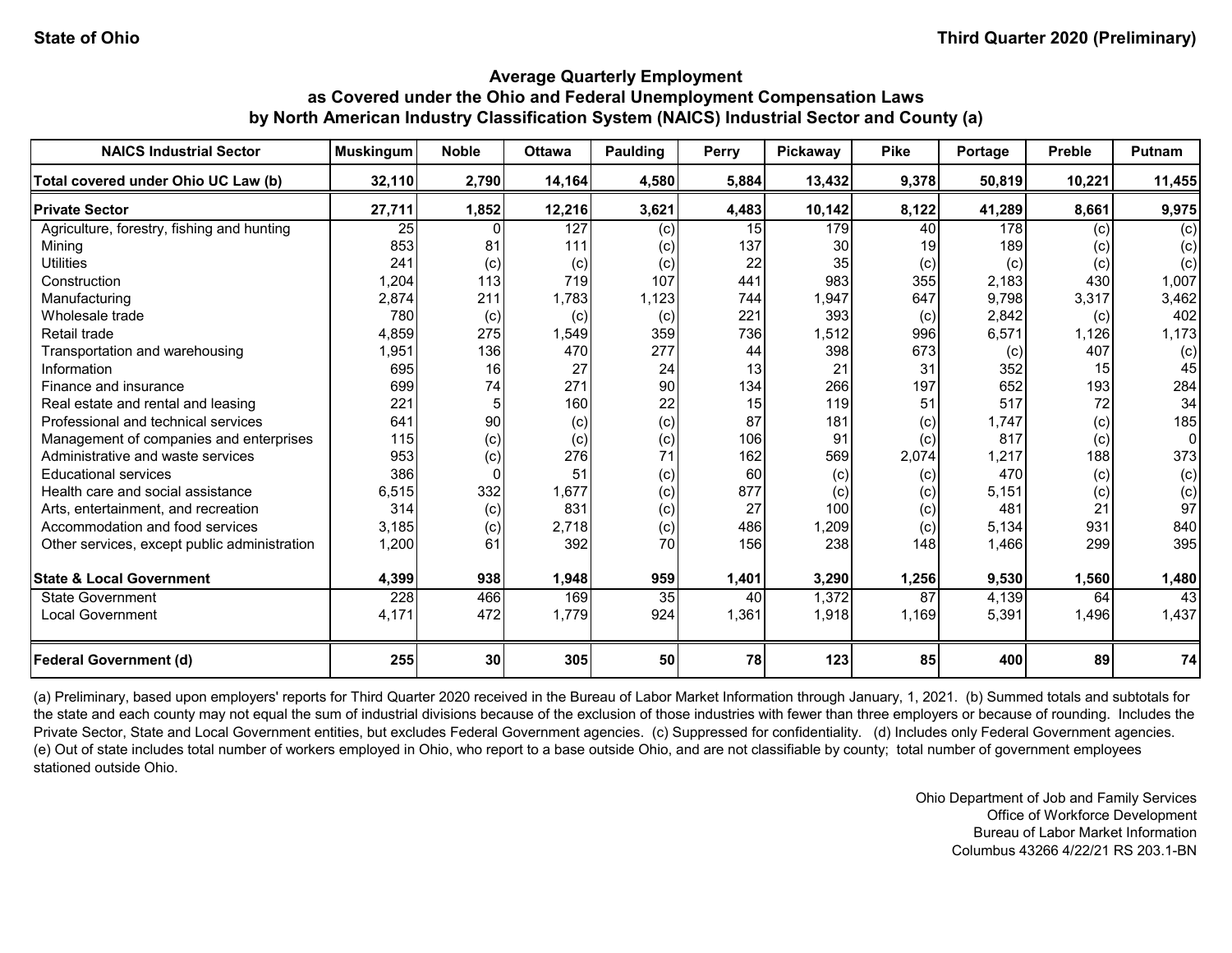| <b>NAICS Industrial Sector</b>               | <b>Richland</b> | <b>Ross</b> | Sandusky | <b>Scioto</b> | <b>Seneca</b> | <b>Shelby</b>   | <b>Stark</b> | <b>Summit</b> | <b>Trumbull</b> | Tuscarawas |
|----------------------------------------------|-----------------|-------------|----------|---------------|---------------|-----------------|--------------|---------------|-----------------|------------|
| Total covered under Ohio UC Law (b)          | 46,116          | 26,220      | 23,915   | 22,576        | 18,250        | 26,147          | 148,231      | 248,273       | 57,444          | 34,873     |
| <b>Private Sector</b>                        | 39,744          | 21,797      | 21,481   | 18,000        | 15,868        | 24,035          | 131,870      | 224,612       | 49,543          | 30,395     |
| Agriculture, forestry, fishing and hunting   | (c)             | 99          | (c)      | (c)           | 81            | 152             | 313          | 142           | 110             | 173        |
| Mining                                       | (c)             | 20          | (c)      | (c)           | 157           |                 | 303          | 97            | 66              | 815        |
| <b>Utilities</b>                             | 135             | 191         | 48       | 92            | 122           | (c)             | 610          | 1,052         | 146             | 118        |
| Construction                                 | 2,090           | 769         | 1,014    | 556           | 922           | 1,653           | 7,382        | 12,042        | 2,731           | 1,593      |
| Manufacturing                                | 8,987           | 3,750       | 8,640    | 1,470         | 4,209         | 11,804          | 23,640       | 26,343        | 6,569           | 7,374      |
| Wholesale trade                              | 1,465           | 545         | 523      | 406           | 671           | 1,153           | 5,769        | 12,241        | 2,001           | 1,092      |
| Retail trade                                 | 6,159           | 3,677       | 2,413    | 2,858         | 2,127         | 1,897           | 18,131       | 27,989        | 9,297           | 4,293      |
| Transportation and warehousing               | 1,359           | 1,097       | 731      | 538           | 486           | (c)             | 3,247        | 11,715        | 2,058           | 774        |
| Information                                  | 375             | 166         | 100      | 109           | 140           | 84              | 1,188        | 3,874         | 298             | 185        |
| Finance and insurance                        | 965             | 475         | 483      | 369           | 406           | 309             | 5,022        | 9,709         | 1,251           | 749        |
| Real estate and rental and leasing           | 304             | 156         | 293      | 235           | 53            | 89              | 1,430        | 2,748         | 837             | 341        |
| Professional and technical services          | 767             | 299         | 335      | 470           | (c)           | 331             | 4,623        | 12,821        | 909             | 908        |
| Management of companies and enterprises      | 73              | 143         | 214      | 100           | (c)           | 10              | 1,659        | 12,913        | 523             | 156        |
| Administrative and waste services            | 3,150           | 1,056       | 874      | 497           | 515           | 1,393           | 7,928        | 14,554        | 3,792           | 2,092      |
| <b>Educational services</b>                  | 498             | 66          | (c)      | 146           | 672           | 124             | 2,389        | 3,166         | 417             | 159        |
| Health care and social assistance            | 7,072           | 5,963       | (c)      | 7,277         | 2,302         | 1.784           | 26,495       | 42,925        | 9,268           | 4,674      |
| Arts, entertainment, and recreation          | 527             | 150         | 273      | 48            | 100           | 125             | 1,941        | 3,548         | 740             | 390        |
| Accommodation and food services              | 4,479           | 2,743       | 1,844    | 2,310         | 1,957         | 1,402           | 14,781       | 19,387        | 6,530           | 3,545      |
| Other services, except public administration | 1,214           | 433         | 633      | 482           | 544           | 688             | 5,021        | 7,346         | 1,999           | 962        |
| <b>State &amp; Local Government</b>          | 6,372           | 4,423       | 2,434    | 4,576         | 2,382         | 2,112           | 16,361       | 23,661        | 7,901           | 4,478      |
| State Government                             | 1,421           | 1,514       | 95       | 1,542         | 290           | 188             | 1,239        | 3,545         | 698             | 434        |
| <b>Local Government</b>                      | 4,951           | 2,909       | 2,339    | 3,034         | 2,092         | 1,924           | 15,122       | 20,116        | 7,203           | 4,044      |
| <b>Federal Government (d)</b>                | 664             | 1,658       | 132      | 219           | 138           | 90 <sub>l</sub> | 1,083        | 2,201         | 536             | 291        |

(a) Preliminary, based upon employers' reports for Third Quarter 2020 received in the Bureau of Labor Market Information through January, 1, 2021. (b) Summed totals and subtotals for the state and each county may not equal the sum of industrial divisions because of the exclusion of those industries with fewer than three employers or because of rounding. Includes the Private Sector, State and Local Government entities, but excludes Federal Government agencies. (c) Suppressed for confidentiality. (d) Includes only Federal Government agencies. (e) Out of state includes total number of workers employed in Ohio, who report to a base outside Ohio, and are not classifiable by county; total number of government employees stationed outside Ohio.